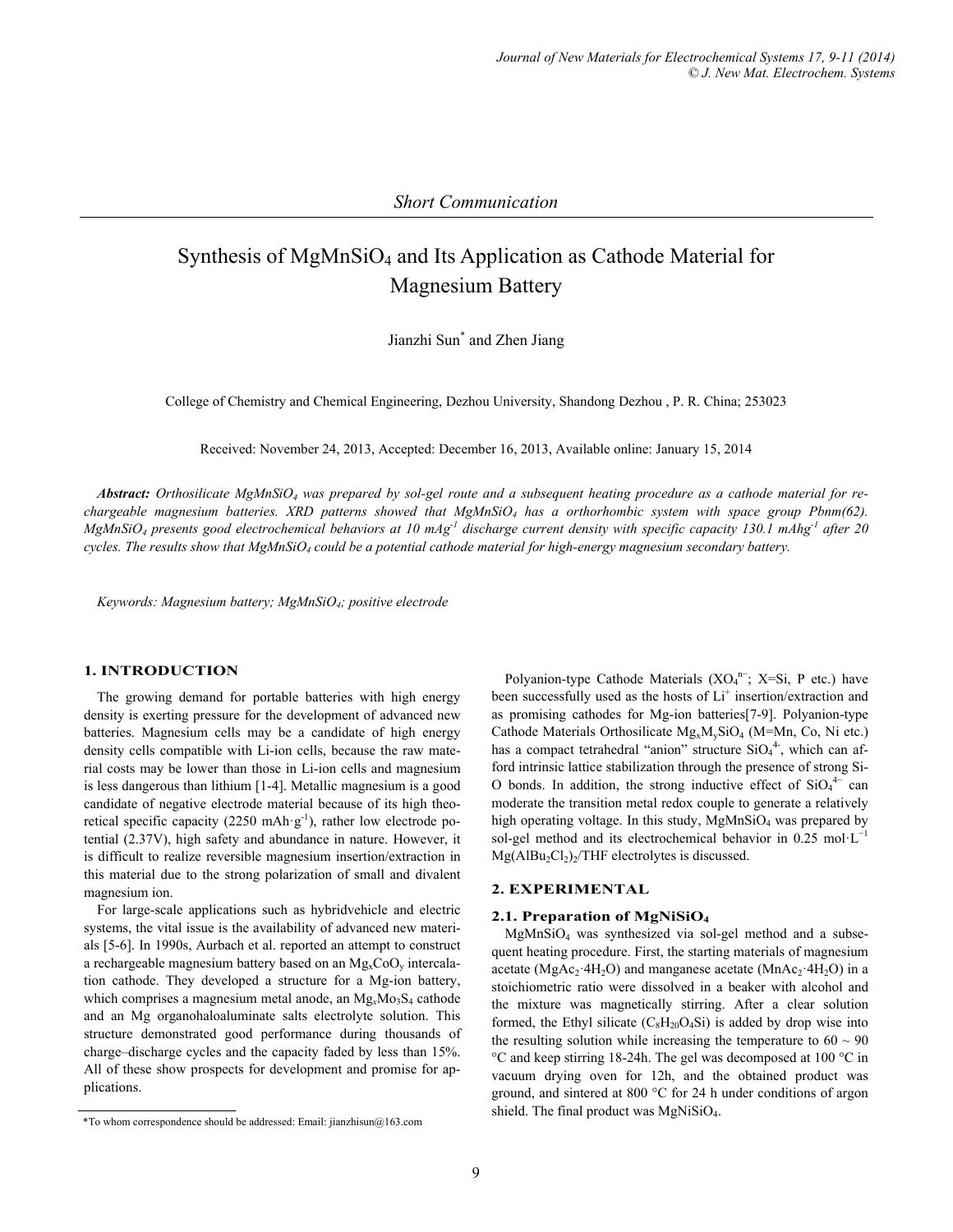

Figure 1. The XRD patterns of MgMnSiO4 sample



Figure 2. SEM image of MgMnSiO4

## **2.2. Characterization and Electrochemical Measurements**

#### **2.2.1. XRD and SEM**

X-ray diffraction(XRD) was performed on a Rigaku D/max-3B X-Ray diffractometer, the X-ray beam was nickel-filtered Cu *Ka*   $(\lambda=0.15406$  nm) radiation operated at 40 kV and 30 mA; and the data were collected from 5 ° to 80 °(2*θ*) at a scanning rate of 5  $\degree$ /min.

The morphology of the samples was observed by JEOL JSM-5600LV SEM.

#### **2.2.2. Electrochemical measurements**

Electrochemical magnesium insertion from 0.25 M  $Mg(AlBu<sub>2</sub>Cl<sub>2</sub>)<sub>2</sub>/THF$  solution prepared according to the method used by Aurbach et al. was performed in cell [5]. The sample electrode pellet was prepared by pressing the 80:10:10 (in wt.) mixture of MgMnSiO4, acetylene black and PTFE. Magnesium ribbon was used as the counter electrode. Test cells were assembled in an argon-filled dry glove box. The galvanostatic charge/discharge tests were performed with a Land CT2001 battery tester at different current densities in a voltage range of 0.5-2.0 V at 25 °C. The cell assembly was carried out in a controlled environment using a glove box under an argon atmosphere. Then, the cell was maintained at 20  $\degree$ C for 24 h in order to establish the equilibrium state of the elec-



Figure 3. The voltage profiles of MgMnSiO<sub>4</sub> at 5 and 10 mA·g<sup>-1</sup> at 25 °C



Figure 4. Typical charge/discharge curves of  $MgMnSiO<sub>4</sub>$  electrodes.

trodes with the electrolyte. Galvanostatic charge/discharge was recorded with a Land battery measurement system (Wuhan, China) with the cutoff voltage of 2.1/0.5 V, at room temperature.

#### **3. RESULTS AND DISCUSSION**

#### **3.1. Characterization of sample**

The results of the X-ray diffraction study have shown that MgMnSiO4 power is mainly a single phase material. The corresponding X-ray power diffraction pattern obtained at room temperature is presented in Fig. 1. The MgMnSiO<sub>4</sub> compounds belong to the orthorhombic system with space group Pbnm(62) and the cell parameters: a=0.4794 nm, b=1.0491 nm, c=0.6123 nm.

In natural olivine MgMnSiO4, the Mn and Mg ions were located in the center of the MO6 units, while the alternating sites of Mn1Mg1 and Mg2Mn2 were located within the octahedrons. Silicon sites were located within the tetrahedrons, while oxygen atoms were located in the corners[10]. The crystal structure revealed mixed site occupation of the same octahedral sites by Mg and Mn atoms with different atomic site occupied fractions. In other words, there were two positions for the Mg atoms to occupy in the crystal structure with different geometrical circumstances.

SEM: Fig. 2 shows the microspheres for  $MgMnSiO<sub>4</sub>$  of heattreated at 900°C. The results show they are highly dispersive particles with diameters ranged at 1~4μm.